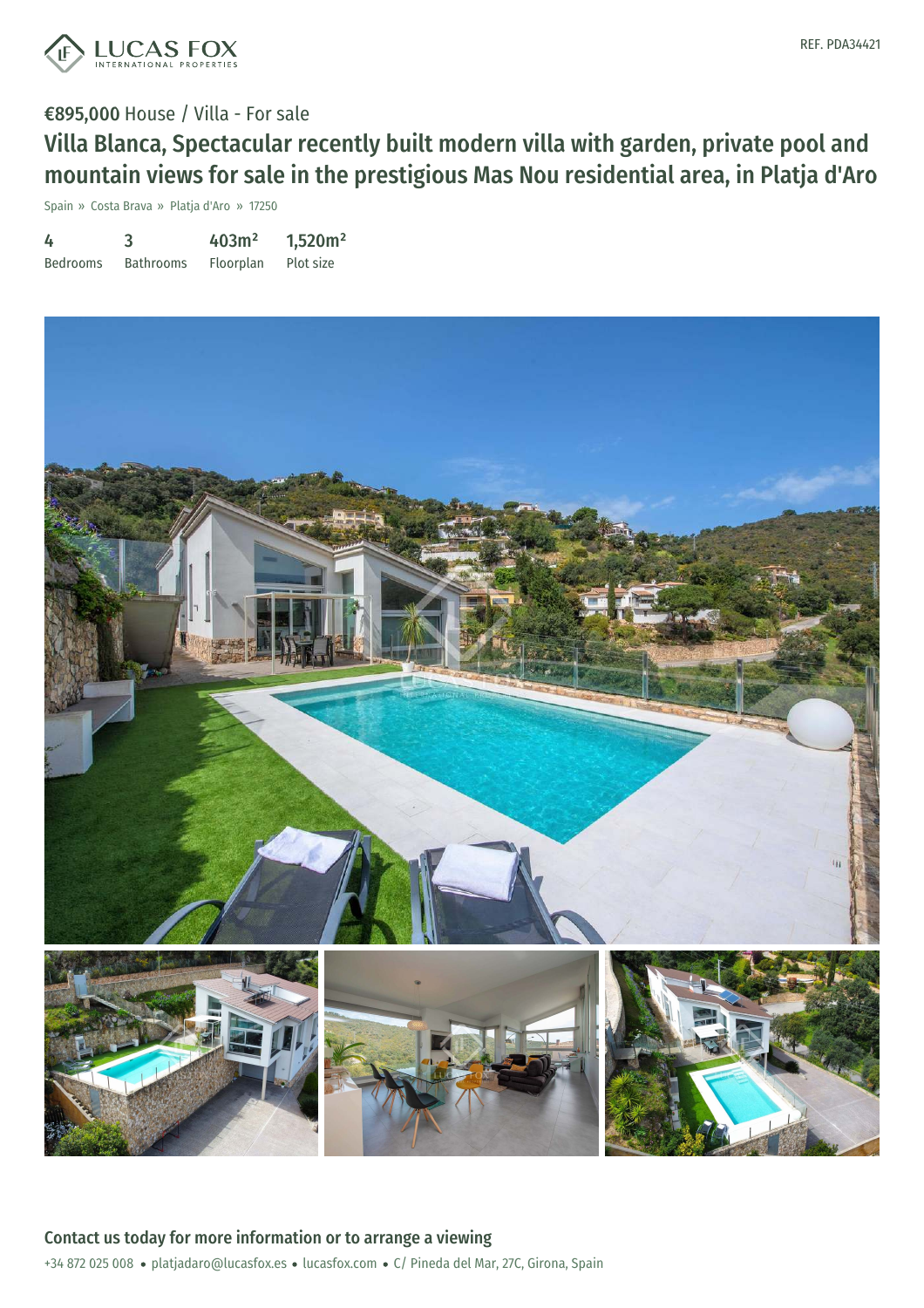

# €895,000 House / Villa - For sale Villa Blanca, Spectacular recently built modern villa with garden, private pool and mountain views for sale in the prestigious Mas Nou residential area, in Platja d'Aro

Spain » Costa Brava » Platja d'Aro » 17250

4 Bedrooms 3 Bathrooms 403m² Floorplan 1,520m² Plot size

### **OVERVIEW**

## Villa Blanca, spectacular modern villa of recent construction, with garden, private pool and mountain views for sale in the prestigious residential area of Mas Nou, in Platja d'Aro.

This modern villa built in 2012 stands out for its beautiful mountain views, its attractive design, and its privileged location in the prestigious residential area of Mas Nou, in Platja d'Aro, just 2 kilometres from the centre of the coastal town. and its beach. The house has a built area of 403 m² and sits on a 1,520 m² plot with a practical garden with a private pool.

The villa is distributed over two floors in a very practical way. The main floor or first floor has a spectacular and spacious very bright entrance hall, a spacious livingdining room with access to the large fully equipped modern kitchen, which has access to the outdoor dining area with barbecue area and the garden. with private pool. On this floor, we also find the courtesy toilet, the laundry room, three double bedrooms, a complete bathroom and the elegant master bedroom with a dressing room and a large private complete bathroom.

The lower floor of the house has a large garage with capacity for several vehicles, a storage room and the facilities room.

It should be noted that the house has great detail and has been built with high quality materials.

Ideal as a first or second [residence](mailto:platjadaro@lucasfox.es) in an [unbeatable](https://www.lucasfox.com) location on the Costa Brava.



#### [lucasfox.com/go/pda34421](https://www.lucasfox.com/go/pda34421)

Mountain views, Garden, Swimming pool, Terrace, Private garage, High ceilings, Air conditioning, Alarm, Barbecue, Central vacuum system, Chill out area, Double glazing, Equipped Kitchen, Exterior, Heating, Playground, Solar panels, Storage room, Utility room, Walk-in wardrobe